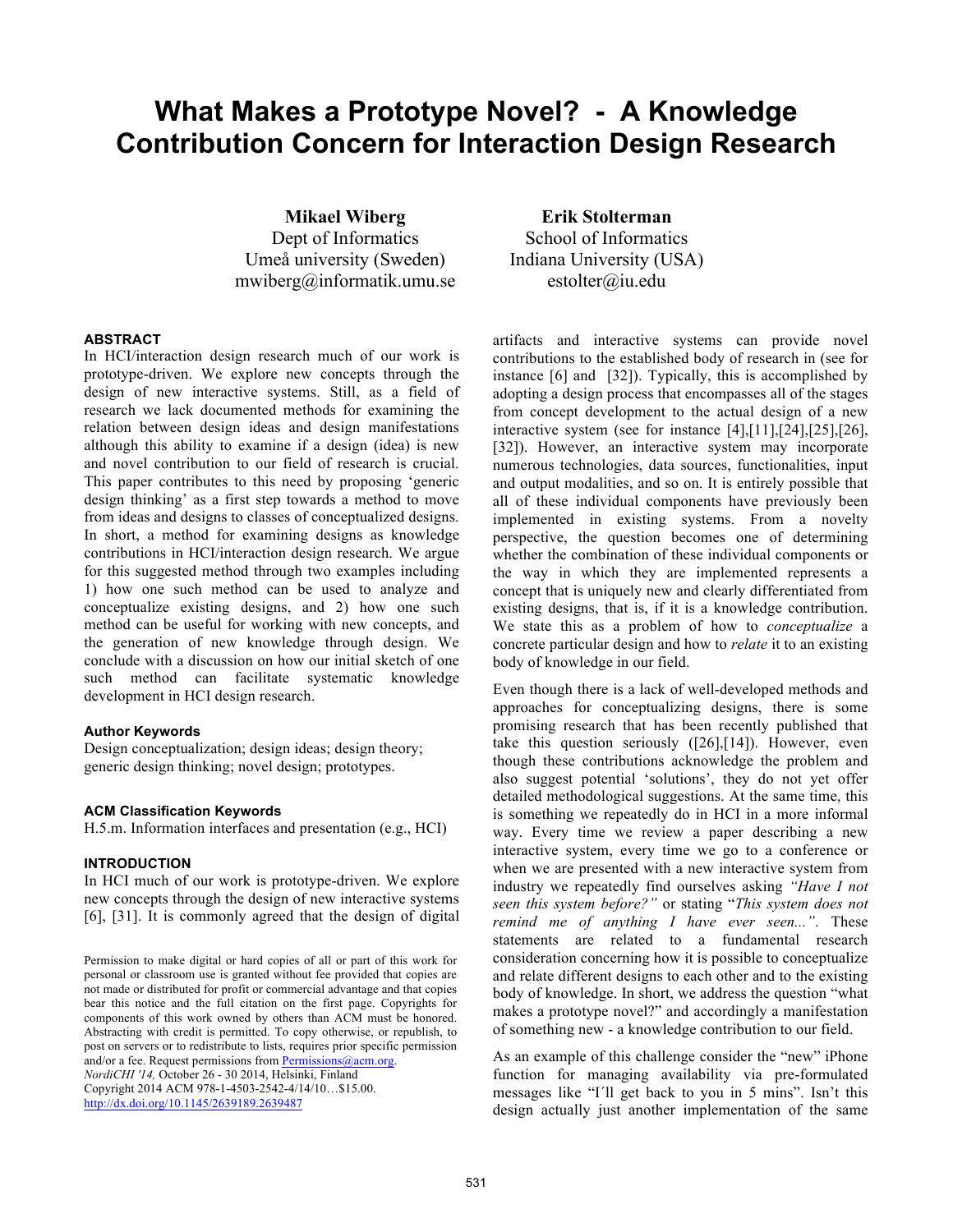design idea that was demonstrated in the "Managing Availability" ToCHI article [30] back in 2005? If it is, it may still be a new feature in commercial settings but it would be less novel from the perspective of being a knowledge contribution.

This particular example highlights the fundamental question of how to make these kinds of judgments of potential knowledge contributions through design more systematic, more precise, and less intuitively constructed. In short, it is the question of how to read a design as a manifestation of a (design) concept.

Beyond the particularities of any interactive system we can quite easily have a feeling about what a certain design reminds us of. Still, formal methods and approaches for "reading" designs and relating them to design concepts are difficult to find in our field. We believe that this lack have serious consequences. If we, as a field, fail to systematically judge the knowledge contributions of particular designs we risk not being able to make scientific progress, especially in research-through-design projects (see for instance [11] and [32]). While users of new technology might care more about their user experience than about if the design is an example of a new idea, the tracing, evaluation and critiquing of ideas are essential for any academic discipline. Methods for tracing design concepts is accordingly essential and critical for the progress of HCI research.

In this paper we propose 'generic design thinking' as a first step towards method to systematically trace and work with design concepts by *grouping, describing* and *illustrating*  designs in HCI. We believe that this approach can help HCI researchers and interaction designers to: (i) evaluate designs in relation to existing design concepts, and (ii) help designers to pinpoint how their design is fundamentally new and unique or similar and related to previous designs. Finally, we present our method and approach as a way to (iii) facilitate theoretical development in HCI design research.

We propose the notion of *'generic design thinking'* as a possible way forward. We see our contribution as adding to a body of recent research that argues the value of understanding fundamental concepts or ideas behind a particular design ([26],[14]).

We also propose the first draft of a method for doing 'design conceptualizations', enabling HCI researchers to start building an explicit common repertoire of generic designs that can be used to theoretically systemize our field while *remaining close to the artifacts* we design. In short, we provide the skeleton of a method for doing a form of artifact analysis of interactive systems for the purpose of examining fundamental design concepts, and how these concepts relate to the existing body of knowledge in our field.

In this paper we describe how generic design thinking allows for a process of conceptualizing designs into classes,

and to relating classes of designs to each other. We also see this proposed method as a way of supporting the process of imagining and designing new interactive systems in HCI. In particular, we notice how our proposed method adds to the Hook & Lowgrens [14] notion of 'strong concepts' and to Gaver & Bowers work on 'annotated portfolios"[10].

While we notice that in many fields of design there have been concerted efforts to relate new designs to existing ones and to the history of design concepts we simultaneously notice the lack of a similar systematic effort in HCI. This is remarkable in many ways because such comparisons are regularly performed (albeit informally) when conducting new design projects, and with an analytical perspective when reviewing design contributions for conferences and journals. This suggests that there is a need for a more systematic method for conducting analyses of this kind, and that the introduction of such a method would represent a significant advance in HCI research. The aim of this paper is to explicitly address this need.

**EXISTING APPROACHES FOR EXAMINING DESIGNS AND DESIGN IDEAS IN HCI AND INTERACTION DESIGN** User experience research in HCI has taught us that people interpret, understand and experience technology in many different ways. Still, we argue in this paper that beyond any interpretation or perception of a particular design there are also fundamental ideas that a design manifests. We also claim that to what extent a design is considered as novel and important as a knowledge contribution has to do with how well the fundamental idea is *manifested* and *explained*.

Still, when it comes to analyzing designs beyond any individual interpretations, that is, beyond what a user reads into a design or how a user perceives it, we argue that we are left with insufficient methodological support for doing artifact-analysis of interactive systems.

There are of course already existing collections of artifacts in HCI (among the more rich examples see e.g. the 'Buxton collection' of interactive artifacts) and there are also approaches developed in HCI for analyzing designs in use. *Task analysis* [12] has for instance been developed to enable an analysis of *characteristic activities* related to a particular design. For instance, what the most typical activities are when a user operates a mobile phone. Still, when it comes to *conceptualizing designs* this type of analysis of artifact use provides almost no support for reading designs.

*Design Patterns* [8] may be an exception from the current lack as it stands out as an explicit approach for identifying design *elements* in a particular design. However, as a method and approach it provide no support for (i) identifying and describing the fundamental concept behind a design, that is, the fundamental design idea it is built upon, and (ii) it does not provide any conceptual tool for tracing how ideas are developed over time and over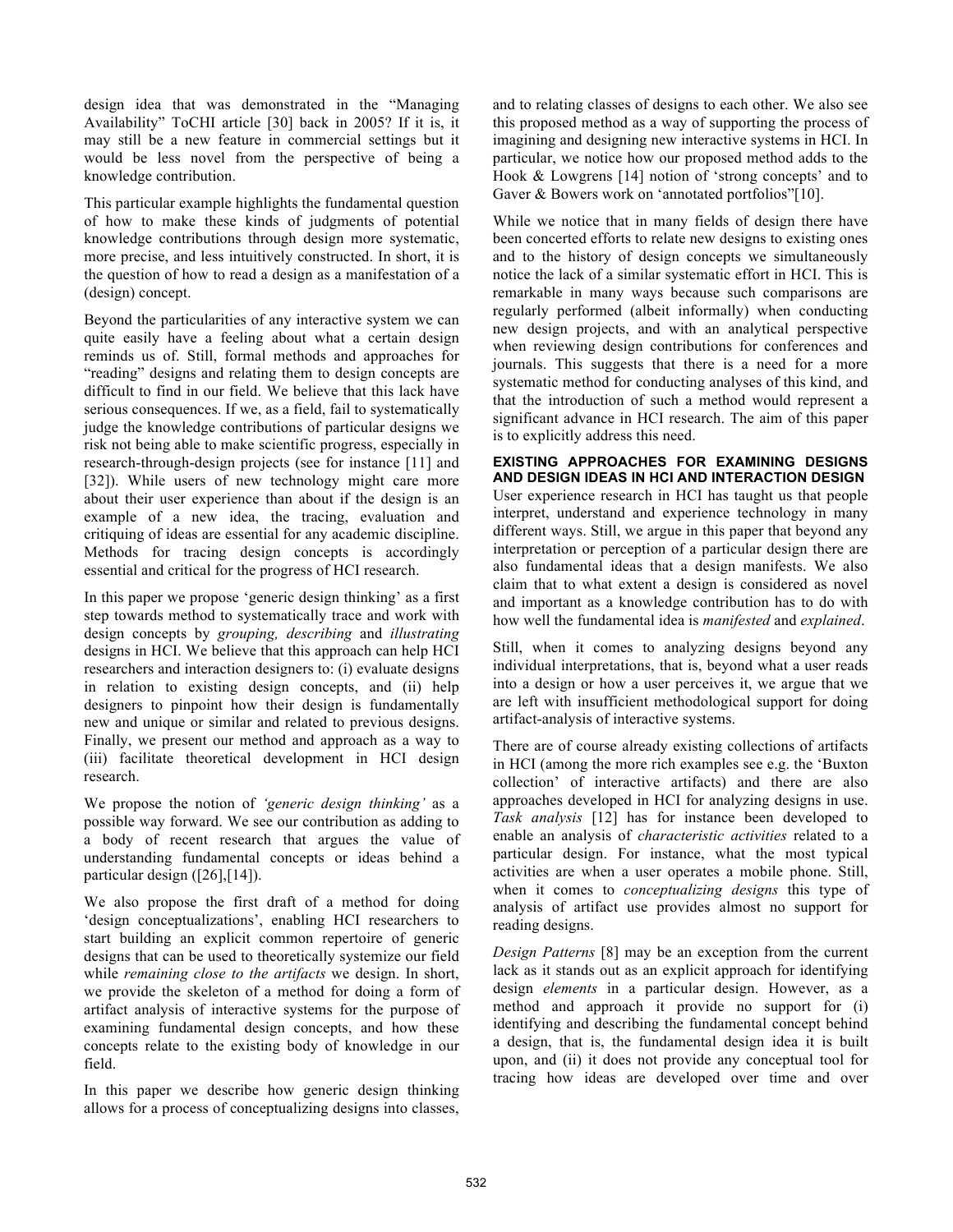designs. It does not support any type of relational or historical design idea analysis.

It seems as if our field has actively focused on the development of methods for generating design ideas (such as brainstorming techniques) and methods for working with ideas for design (from concept development to implementation) while simultaneously providing less support for *identifying* and *tracing ideas* in designs.

Existing approaches for working with ideas in design and to give a design a certain character can be described as either*: proof-of concept designs* (see e.g. [24],[27]), designs according to *design guidelines* (see e.g. [20]), and *concept design* (see e.g. [9]). Each of these approaches was developed to address different needs relating to the task of turning ideas into design, that is, to make ideas manifest in practical interactive systems.

*Proof-of-concept designs* have typically served to illustrate that a design can be implemented in practice and to show that 'it works!'. The computer mouse by Douglas Engelbart back in 1968 [5], via the Dynabook [18] to products such as TeleNotes [29] are all examples and demonstrate the power of this approach.

*Design guidelines* provide directions for designers, or highlight factors that should be considered when designing interactive systems. In this respect, design guidelines serve as checklists for the designer to ensure that she has thought about everything that is important during the design process.

*Concept design* has recently been put forward as a method complementary to more empirically driven user-centered design approaches in HCI [26]. It was developed with the aim of enabling designers to combine empirically-driven methods such as user-centered design with conceptual elaborations to explore new conceptual ideas in design. Although newly formulated as an explicit approach we see traces of this approach across our field's history reaching back to the early days when Douglas Engelbart not only designed the mouse as a proof-of-concept but also did it as an attempt to demonstrate his concept of "augmenting the human intellect" [5].

While these approaches emphasize the importance of working with ideas in design in one way or another, they all leave some fundamental questions unanswered. Specifically, none of them are particularly suited to determine the extent to which a particular designed artifact can be seen as a manifestation of a given design idea, and if the particular design can be said to belong to a certain conceptual class of interactive systems. What we suggest is that we need to look beyond design elements, beyond small differences in functionality or "look and feel" and instead consider fundamental differences if we are serious about HCI as a field where research moves forward through its design manifestations.

TeleNotes [29] as mentioned above is an example relevant to this discussion. Telenotes was a prototype system that provided an early illustration of the concept of "lightweight communication support" and is similar to more recent commercial implementations such as ICQ, MSN and Skype. There are some clear similarities between the Telenotes system, ICQ, MSN and Skype. However, while the particular and differentiating properties of these systems might be easily identified, it is less obvious how the essential similarities of these communications systems can be identified, described, and formulated in conceptual terms using any existing theoretical framework. As such, while HCI has a strong cumulative tradition, it can be difficult to determine whether or not a particular implementation of a new prototype represents the introduction of a substantially novel and unique concept.

Over the years, various approaches to design have been developed and established. These range from empirically driven methods such as user-centered and participatory design (see references [3] and [17]) to methods that lean more towards idea-driven design (see references [4], [11], [26], and [32]). These latter approaches are of particular relevance to our work because they deal with the fundamental questions concerning the implementation of ideas in design and ways in which designs can constitute contributions to the body of knowledge within our field.

However, we are convinced that there is a need for analytical perspectives, tools and methods that can be used to deepen our understanding of what it is that a particular prototype actually prototypes [13], how the design of prototypes can help us explore and transcend a given design space [21], and how we can develop our methods for understanding and evaluating how specific designs can constitute significant conceptual contributions to the field as concept designs [26] and new classes of designs.

### **WHY IS IT SO IMPORTANT TO UNDERSTAND WHAT`S NEW ABOUT A PARTICULAR DESIGN?**

While the question of how to "read" a design is important for the conceptual advancement of HCI research, it is also increasingly important in practical HCI design. The following example from an ongoing industry debate about "pads" and "tabs" illustrates this dilemma.

The issue of identifying the unique or novel aspects of a given design recently surfaced in a debate between major commercial manufacturers of interactive "pads". The debate initially focused on particular properties of specific products. During this stage of the debate, the discussion centered around things such as the visual similarities between different designs, including their wallpaper images, icon designs, and so on. A new phase of the debate was initiated by the emergence of an Apple patent (Community Design patent #000181607) for a "general pad". This patent does not contain any detailed descriptions of any specific properties of the iPad. Instead, it illustrated a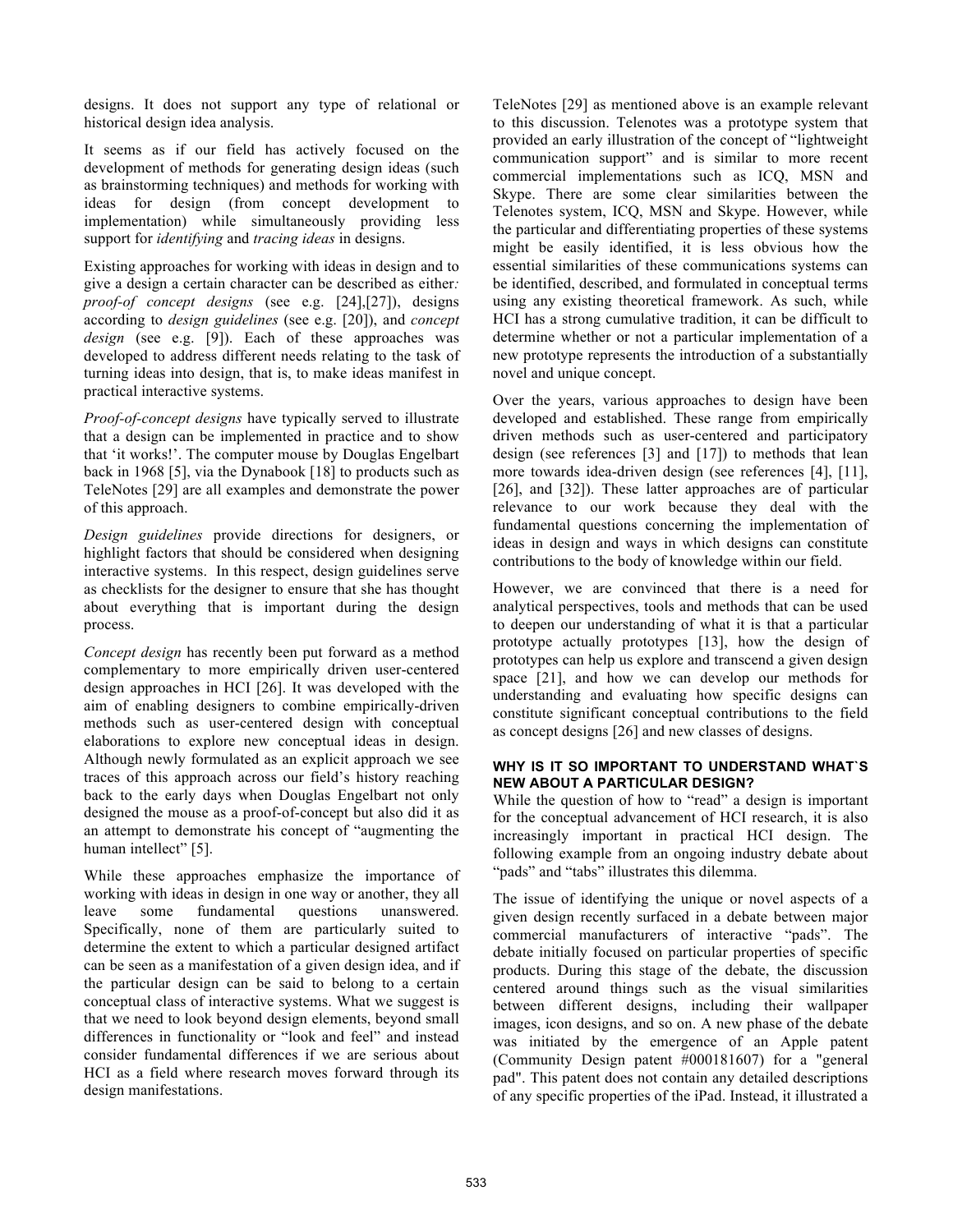more generic design as it outlined a design space in which the iPad could be said to be situated.

This turn away from arguments about minutiae to a "raw model" design or a generic design lead to a new discussion about whether products such as the Samsung Galaxy tab, which resembles the generic design in some respects, is also situated within the same generic design space.



**Figure 1. Left: Apple iPad. Middle: Apple´s Community Design Patent. Right: the Samsung Galaxy tablet.**

Samsung made the counter-argument that their design and the concept that underpins their specific implementation of this design (the Galaxy tab) had nothing to do with the Apple design patent or the design space conceptualized within it. In contrast to the rationale presented within the Apple patent, Samsung argued that their design was inspired by other sources and reference points including a scene from the 1968 Stanley Kubrick sci-fi movie "2001: A Space Odyssey" in which two astronauts eat a meal while looking at pads lying on a table (see figure 2).



**Figure 2. "Tabs" in use in the Stanley Kubrick movie "2001: A Space Odyssey" from 1968**

This example illustrates several important things. First, it shows how uniqueness in design can be a question of very specific implementations or of more generic aspects. Second, it shows that the question if a specific design can be regarded as an implementation of a more generic design idea is not only theoretical but highly practical. Finally, it shows how almost identical designs can be argued to reflect different generic design ideas rather than being variations of the same underlying idea.

A more general lesson to be learned from this example is that it is possible to distinguish at least four ways in which ideas and specific designs can be linked. Specifically, a given design can be analyzed in terms of: the particular manifestation, the character of the design, its inspirational roots and its patented form.

In this case, the two companies made their respective arguments in different ways with respect to all four aspects. However, there does not seem to be any standard or generally accepted way of performing such comparisons or analyses.

It is not our intent to try to resolve this particular industrial dispute or to argue for either party. Rather, we use this example to illustrate a more general and fundamentally challenging problem for HCI practice and research, which is the problem of determining whether a specific design is or is not based on a particular idea, and whether or not a given design can reflect a more generic design idea.

#### **THE RELATION BETWEEN A NEW IDEA AND ITS MANIFESTATION IN DESIGN - AN AGE OLD QUESTION**

The question of whether something is new is of course not unique to our field and far from new. On a more general level, this question can be traced back through the history of philosophy. For example, Plato discussed the similarities between everyday objects of a particular kind, such as chairs. He went on to develop a philosophy that embraced the concepts of the real and the ideal. According to Plato, there is a world of ideal ideas where the true version of a particular object resides and then there is our everyday reality which contains only vague copies of the ideal idea. Each real object is to some degree related to the true ideal in that it shares certain qualities and characteristics with the true idea, but none of the real objects is a true manifestation of the ideal object; the ideal cannot be created in the physical world. Throughout the history of philosophy, there has been an ongoing debate concerning the relationship between ideas, ideals and truth on the one hand, and the real, the concrete, and the manifestation on the other. We do not claim that our discussion can add or contribute to this debate, but we note that it is inextricably linked to our discussion in this paper and it provides a foundation for theorization.

We are fully aware that the concept of novelty is complex. It can relate to the introduction of a new idea, the implementation of this new idea in practice, or to the way in which the new idea embodied in the artifact is situated in relation to existing ideas, that is, its position within the world of ideas.

We see this complexity as something that merits analysis and exploration. Our aim in doing this is to reach a position in which we have: (i) a better understanding of what makes a design novel and unique, and (ii) a better understanding of how to determine what represents a substantial contribution of new knowledge in design-oriented research. To achieve these goals, we draw on concepts from design and design theory.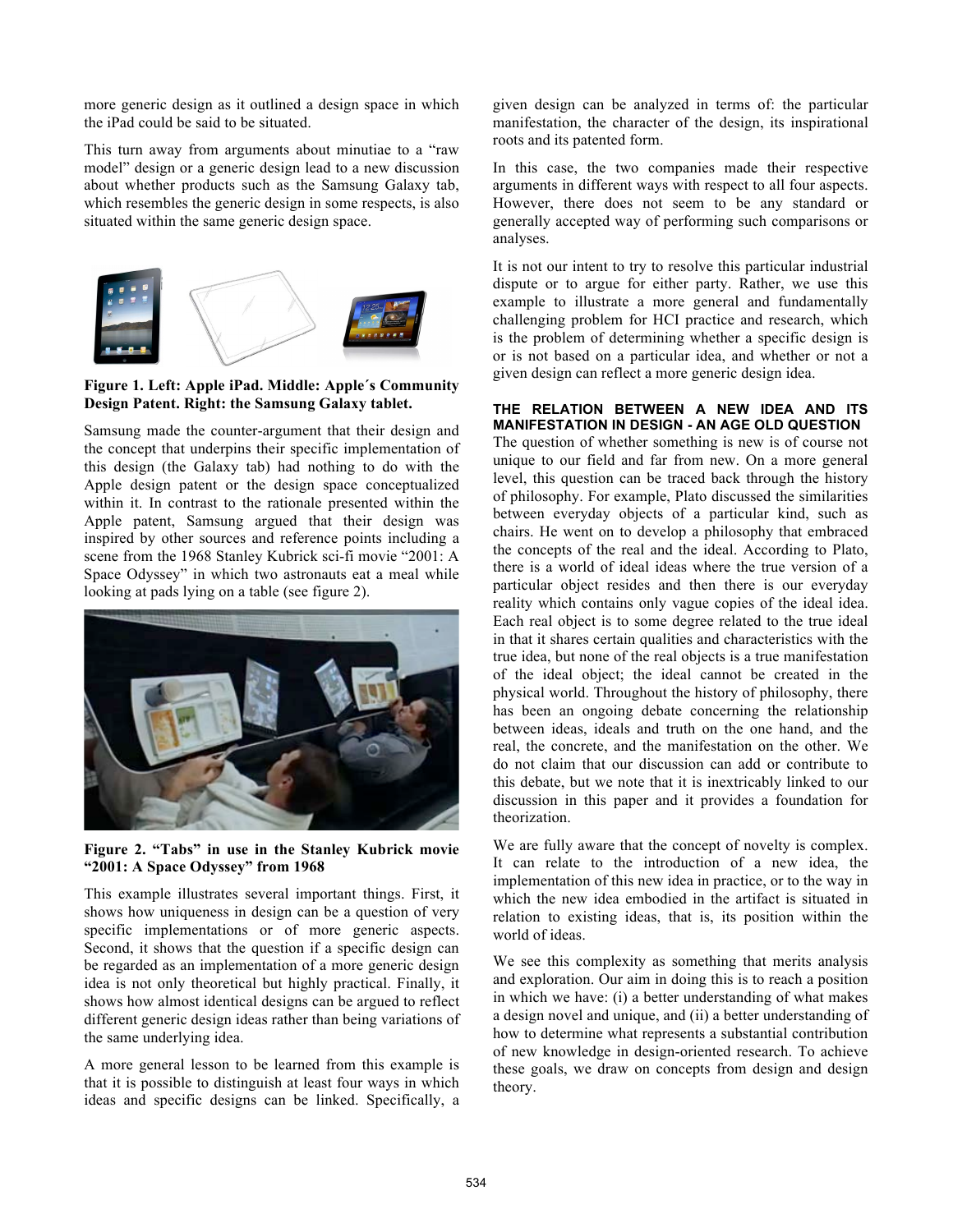## **TURING TO DESIGN THEORY - EXAMINING THE RELATION BETWEEN IDEAS AND DESIGNS**

Any design can be read in a number of different ways [2]. A design can be read from the perspective of whom it serves, the functionality it provides [20], its performance, its aesthetics, the materials used in its implementation, or the values or political orientation or cultural situatedness it symbolizes or represents. So, how do we know if a design represents a new idea or if it is just a slight variation an idea already explored? In short, is there any way to relate the practical instantiation of a design on the one hand, and its fundamental character on the other hand?

Some writers on design theory have discussed the practical implementations of designs in terms of the 'ultimate particular'. For example, Nelson & Stolterman [23] argue that a design is typically understood and described by its designers as operating at the level of "the ultimate particular". According to these authors, science, as the concern for the development of ideas, can be said to operate at the level of the universal and general, and is concerned with the development of theories, explanatory patterns, predictions, and the establishment of generalizable conclusions. In contrast, design is concerned with the practical, the 'ultimate particular'.

One implication of this argument for HCI research is that it is possible to find important contributions in ultimate particulars, even in one ultimate particular. There is a particular form of knowledge that can be manifested in the practical implementations of a given design and the specific ways in which functions, features or aesthetic qualities have been combined in the whole. Accordingly, uniqueness is achieved via the composition of a design's particular qualities arranged into a new manifestation, and the essence of the thing is defined by the ways in which the particular qualities and properties relate to and comprise the full manifestation – the specific design.

So, when considering the factors that determine the uniqueness of a particular design and whether it incorporates or extends existing generic design ideas, we should not, and cannot, separate the general and the particular. On the contrary, this perspective, which is grounded in design theory, allows us to uphold a position in which *the general is considered to be integrated into the particular* on a fundamental level. One could extend this view to argue that *ideas and their manifestations in specific objects represent ontologically inseparable dimensions of design*. If this is so, it should be possible to analyze the relationship between ideas and objects (designs).

Since the need for a more well-developed vocabulary for discussions of design has been raised in the past (see [19]), we should be careful and try to avoid re-inventing the wheel when introducing new terms to describe the relationships between uniqueness, generic aspects of design, and their manifestations within a specific design. The generic dimensions of design have received some attention in HCI research (see for instance the discussions on theory-based design in references [2],[4],[22]; and [32]). Still, we were only able to find a very small number of documented attempts to describe how general, theoretical, or generic concepts in HCI can be expressed in the particular. One of the more interesting recent attempts along these lines uses the notion of "annotated portfolios" to link the ultimate particulars to a conceptual level through the use of annotations [11]. Another related approach is suggested by [14] through their notion of 'strong concepts'.

In contrast to the situation in HCI studies, some related disciplines, particularly architecture, have traditions for analyzing the relation between generic ideas and ultimate particulars. The architectural model of generic design often involves some kind of formulation of "patterns" aimed at guiding the design process. This is illustrated for instance in the work of Christopher Alexander, notably in his studies on "genres of designs" and classes, types, and groups of (architectural) design [1].

In this paper, we suggest that the concept of *generic design* can be used in HCI research in the same way as scaffolding principles and patterns are used in architectural studies. The notion of generic design points to a *mediating structure* that can establish connections between *ultimate particulars* (as manifested in designed objects) and more general *ideas*. In the next section, we take a closer look at generic design, both as a perspective and in terms of what it offers in related fields of design and what it could potentially offer to HCI research.

## **GENERIC DESIGN THINKING – FROM IDEAS AND DESIGNS TO CONCEPTUALIZED CLASSES**

In his book "A science of generic design", Warfield [28] describes generic design as the practice of formulating classes, and the act of describing and defining the properties of these classes. He further argues that the very definition of something being "generic" is that it "*belongs to a certain class"* and goes on to define a generic class as "*a description of the properties shared by all members of that particular class*". In a sense, this practice of formulating classes, and the act of describing and defining their properties, is about working both conceptually with the formulation of generic classes and the practice of analyzing artifacts in terms of how a particular design matches the established properties of designs within a certain class.

In HCI we have a growing body of designed artifacts and interactive systems. In addressing our challenge to more systematically move ideas forward as an academic field of research through a design-oriented approach to HCI we believe we can be inspired by Warfield's "generic design".

A generic design in HCI can be seen as a design concept that captures some essential qualities of a large number of particular designs, i.e., it defines a class or design space of interactive systems. These generic design concepts can be about core technological properties, or related to form or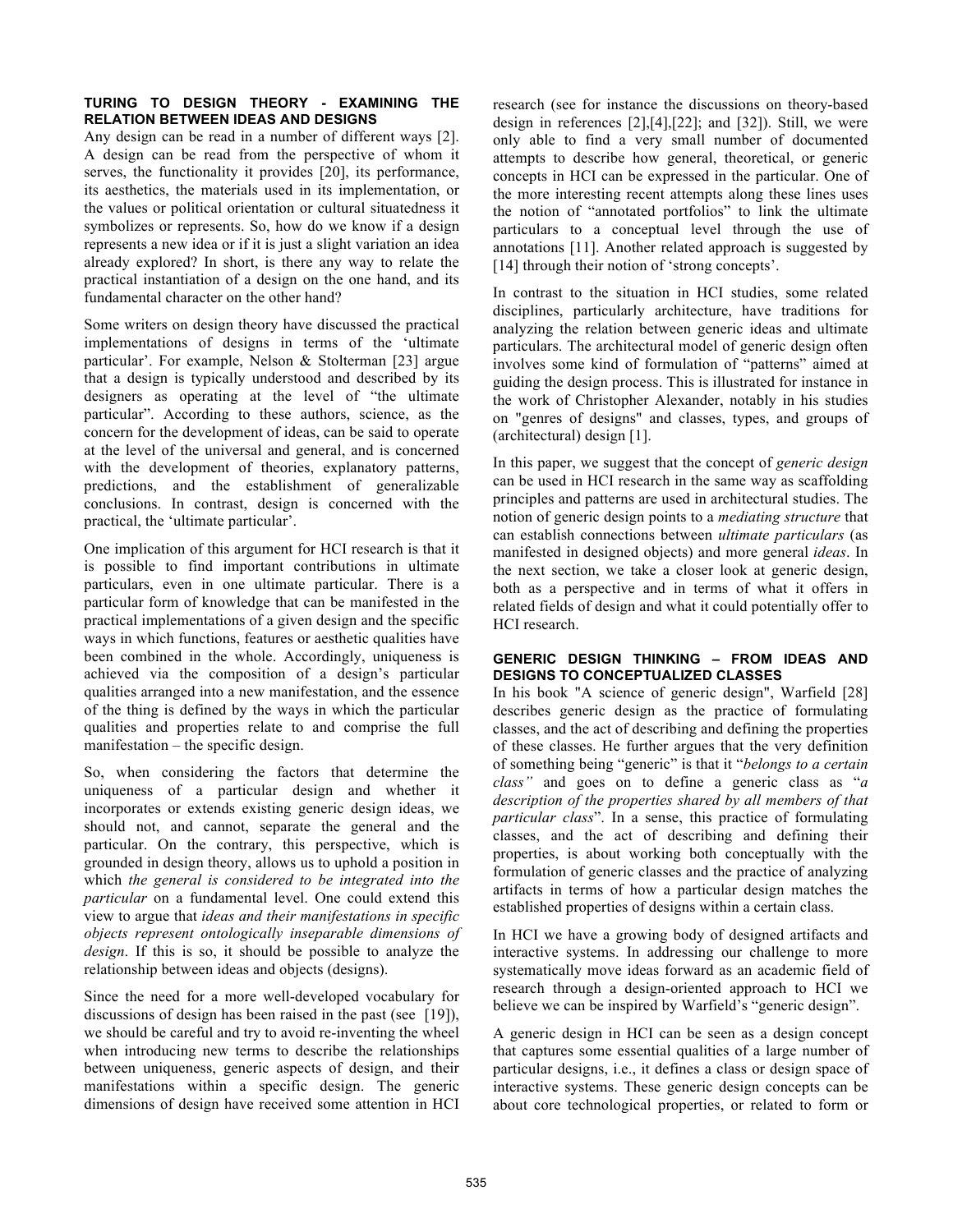function, or maybe often in our field, related to interactional qualities.

With generic design thinking as a general approach and method for systemizing our design-oriented research in HCI, both in terms of evaluating existing designs, as well as a guide for new design research projects we see it possible to contribute to Stuart Card´s CHI2012 keynote on "theory development through design and tests of theory through building and evaluating designs" with a grounded and explicit method for how we might do this in our field.

We can already see how generic design thinking has succeeded in related design-oriented fields. In the field of architecture we find a design history and a consistent practice of systematically developing different archetypical classes over time and a consistency in applying these generic classes in the design of particular buildings. In many cases, these two processes of building and advancing architectural classes are heavily intertwined in that they employ both forward-looking and retrospective perspectives. Several famous architects have become known for developing architectural styles (classes) that express their underlying architectural ideas and ideals their theory or philosophy.

Over several centuries of architectural history, the practice of formulating classes and describing and defining their properties has played an important role in the establishment of architecture as a field and as a design method for its systematic advancement. It has made it possible for architects to identify when a building manifests a novel idea or when it is only a re-combination or re-configuring of existing and well-known design ideas.

So, what can HCI learn from this tradition? How might we advance HCI to a position from which it would be possible to systematically identify the novel aspects of a particular design in relation to HCI design history? For instance, is it possible to more deliberately integrate designed artifacts and systems as arguments in theoretical developments?

#### **TOWARDS** *GENERIC DESIGN THINKING* **AS AN APPROACH FOR CONCEPTUALIZING DESIGNS IN HCI**

As we mentioned previously, HCI research has lead to the development of numerous successful approaches for developing new ideas in design and their practical application. These approaches include proof-of concept design, concept design, and methods for working with design guidelines. We will here introduce *generic design* as a forth approach.

While these approaches can all serve as scaffolding tools for design, they also differ in important ways. The matrix presented in Figure 3 shows how *generic design* relates to these existing approaches.



## **Figure 3. The relationship between generic design and other approaches to HCI design.**

According to this matrix, approaches for working with ideas in design can be arranged along two dimensions. The horizontal dimension represents a scale ranging from the *concrete*, that is, the ultimate particular on the left hand side, to the *abstract* universal model that guides the design process on the right hand side. In this context, the term "concrete" refers to the essential ideas that are manifested in the design of a particular thing, whereas "abstract" refers to ideas that are used as scaffolding during the design process. In contrast, the vertical dimension represents a scale from the real (at the level of particular properties of a design) to the level of theoretical discourse. In a sense, this second dimension stretches from the ultimate particular and the real to the imaginary and into the realm of ideas and generic models. Reaching back to the introduction of this paper, the extremes of this axis can be understood in terms of Plato's distinction between objects in the world and the world of ideas.

If we now arrange the three design approaches discussed above on this two by two matrix, we find that concept design is about the practical "sketching and modeling" of ideas, at a high level of design abstraction and conceptualization. Further on, the Proof-of-concept approach has some similarities with concept design in that it is also about designing the particular object. However, the process of conducting proof-of-concept design is more about "building and testing" than about manifesting abstract design ideas in concrete form (hence the "proof" part of the name). From this, we can see that proof-of-concept design is about specifying, at the property level, what the ultimate particular should be about in relation to theory and then determining whether it satisfies the criteria required of the particular design.

It is clear that the design guidelines approach is also about the properties of the design. The development of design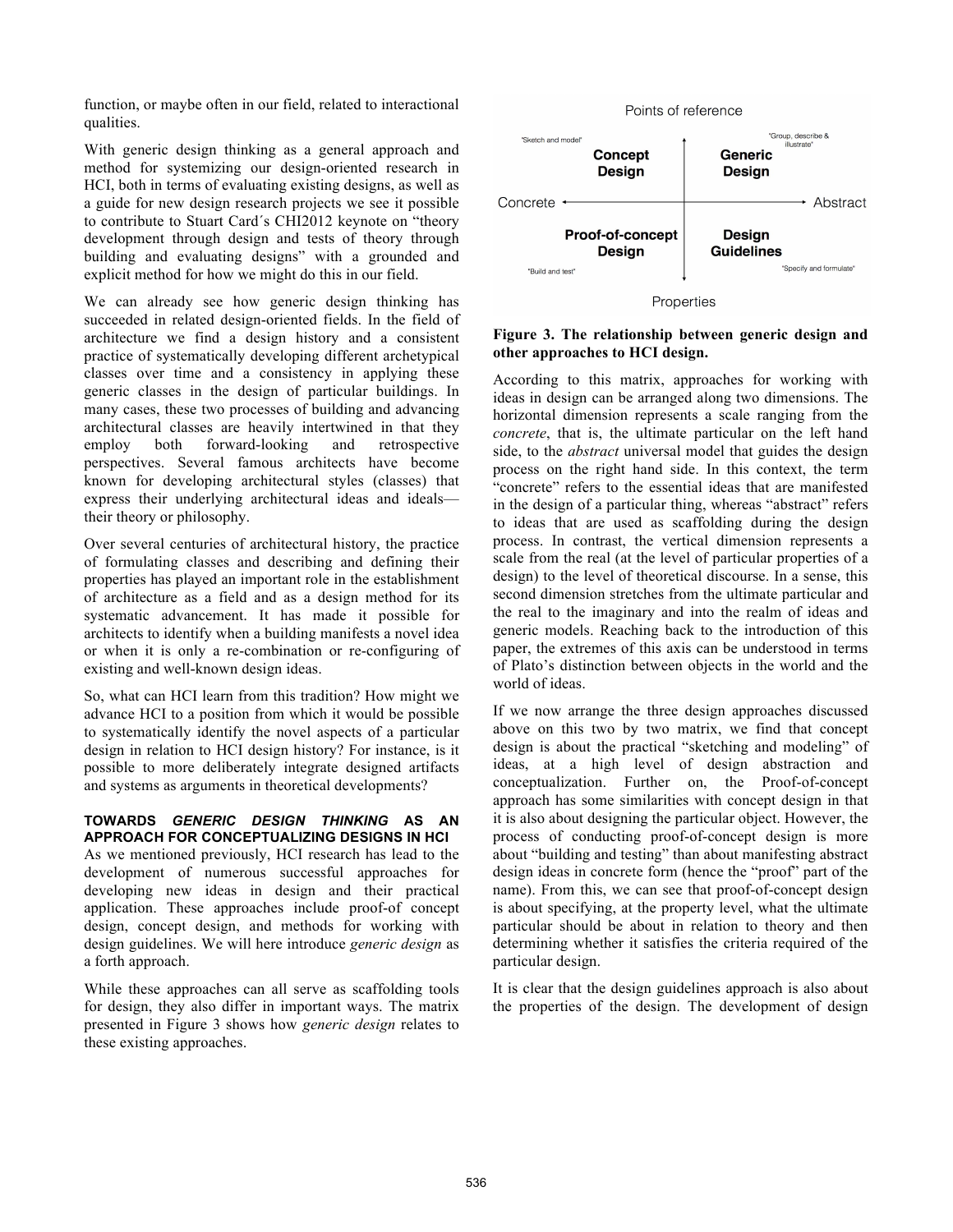|                                | <b>Purpose</b>            | <b>Main activity</b>     | Outcome or<br>qoal       | Relation to design<br>space                                               |
|--------------------------------|---------------------------|--------------------------|--------------------------|---------------------------------------------------------------------------|
| Proof-of-<br>concept<br>design | Verify design             | Build and test           | Plausible design         | Demonstrate the<br>possibility of the<br>realization of a design<br>space |
| <b>Design</b><br>guidelines    | Guide design              | Specify and<br>formulate | Complete design          | Defines a design within<br>a design space                                 |
| <b>Concept</b><br>design       | Position<br>design        | Sketch and model         | New design               | Points to a possible<br>design space                                      |
| <b>Generic</b><br>design       | <b>Describe</b><br>design | Group and<br>describe    | Characteristic<br>design | Defines a design space                                                    |

## **Table 1. Approaches to working with concepts in design**

guidelines is about generating a general description of what should be included in a particular design. Accordingly, this approach functions on a more abstract level than proof-ofconcept design; its main activities involve "specifying and formulating" the factors that a design must incorporate in order to be considered a complete whole.

Generic design thinking is as an approach clearly situated in a unique position relative to the other three. Generic design thinking is about "grouping and describing" particular designs. It involves the establishment of classes, the identification and formulation of the core concepts that are incorporated in a particular design, and the act of describing how this core can be identified in other particular designs. In other words, it focuses on identifying the unique aspects of the ultimate particular and relating them to other designs and classes of design concepts.

To further show how generic design relates to *proof-ofconcept design, design guidelines* and *concept design*, we created the following table (see Table 1) to show that each approach has its own purpose, major activity, outcome or goal and how the approaches operate in relation to the design space of a particular design.

It is apparent that the main purpose of *proof-of-concept design* is to verify the design at hand. Accordingly, the main activity within this approach involves building a design and evaluating or testing it to prove that a particular design is viable. The outcome of the proof-of-concept design process is thus proof that a plausible design can be developed.

*Design guidelines* as described in table 1 are also quite practical tools. However, their purpose is quite different to that of proof-of-concept design, and the process of establishing design guidelines is quite different to that of constructing a proof of concept. The main purpose of working with design guidelines is to ensure that specific design elements are considered and incorporated in a particular design. Building on this, most design guidelines have a built-in assumption that if the design is constructed according to the guidelines, it will work.

*Concept design* is not so much about the existing design space as much as it is about highlighting and delineating the potential for establishing a new design space. The main activities in this approach involve sketching and modeling ideas that may lead to manifestations (e.g. prototypes, illustrations, models) and the outcome or goal of the process is the demonstration of a new idea through the presentation of a new design. Accordingly, concept design ideally results in the identification of a new design spaces.

When considered in relation to these three established approaches for working with ideas in design, it is clear that *generic design thinking* stands out due to its focus on *grouping particular designs* and *describing the qualities that they have in common on a fundamental level*. This is achieved by *analyzing, comparing and contrasting designs.*

When applied in design, its purpose is to use these defined design classes and the resulting vocabulary (i.e. the names of the newly-established classes and their associated definitions) as a framework to facilitate descriptions of the general nature of a design within a specific design space or across design spaces. It thereby makes it possible to identify the degree of similarity and uniqueness between designs.

Generic design can thus be modest in scope, but ultimately has the potential to define new design spaces and create new genres for others to fill with additional designs. As such, generic design thinking is *both a design tool* and *an analytical tool*.

We see many opportunities for HCI to apply generic design thinking to examine the uniqueness or novelty of designed artifacts by examining the relation between the particular design and the class of interactive system it can be said to belong to. We will in the next section show how the ability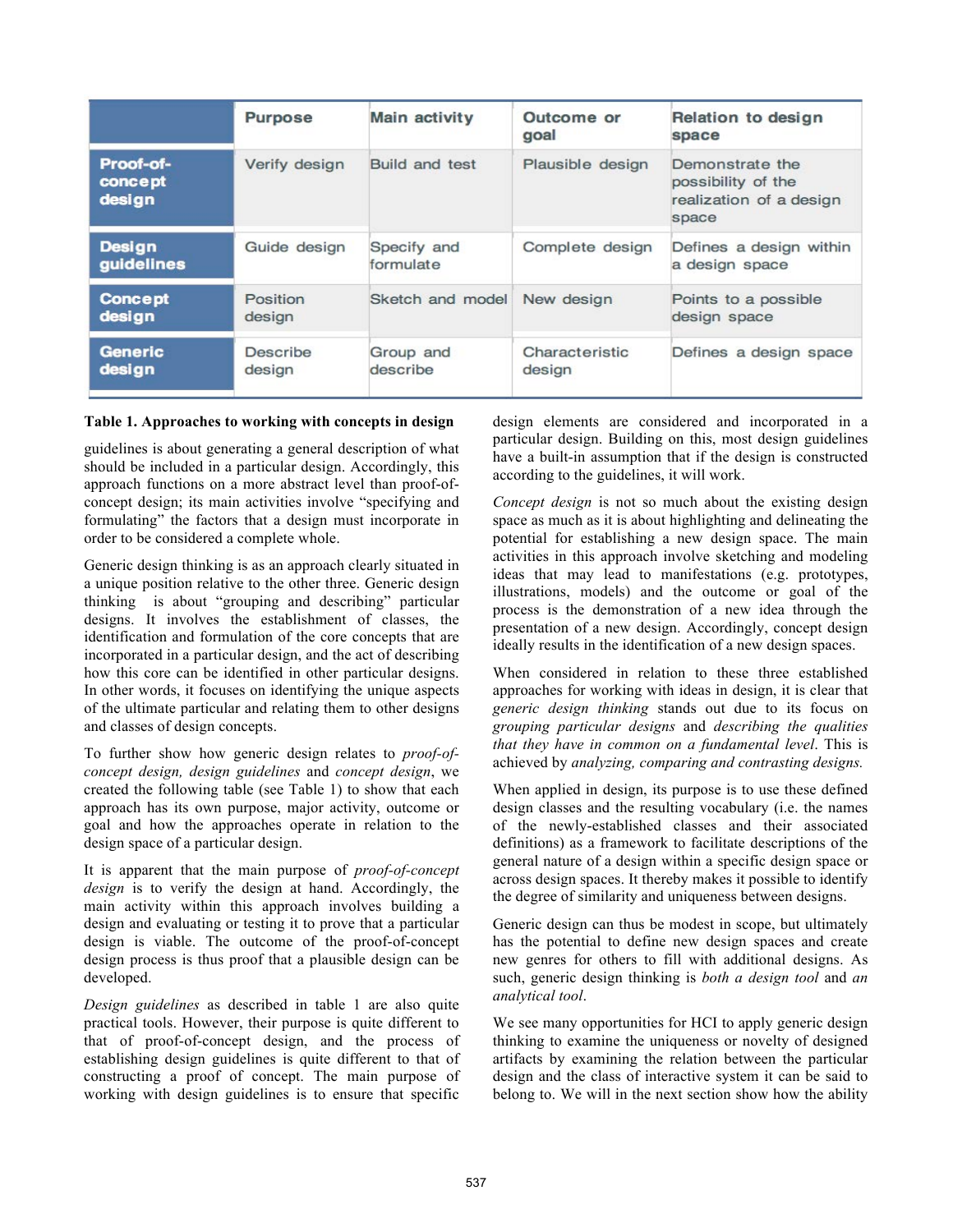to systematically link particular designs to their underlying conceptual class provides an opportunity for the conceptual and theoretical advancement of HCI through design.

### **PROPOSING 'GENERIC DESIGN THINKING' AS A FIRST STEP TOWARDS A METHOD FOR MOVING FORWARD**

Krippendorf [19] has argued that there is a need to develop design languages that will enable in-depth discussions of product qualities, design properties, and design semantics. Building on recent work that has paved the way for the development of design-oriented HCI and recent calls for new theoretical approaches in HCI (see [2],[6],[7],[11], [26],[32]) we argue that that there is a similar need for advancement in our field in terms of *class formulation*, the process of *describing and defining the properties of these classes,* and *relating these classes to new designs* within our field via a process of design analysis and design critique, i.e., there is a need for generic design thinking is HCI.

By adopting *generic design thinking* as a method for conceptualizing designs, HCI researchers will be able to start building a joint repertoire of generic foundational designs that can be used to theoretically systemize our field while remaining close to the artifacts we design. To facilitate this task, we suggest the following four steps as essential when doing design conceptualization in HCI:

- *Identify* existing groups, classes, modes and genres in HCI.
- Relate existing designs to these groups and classes. There should be a specific focus on identifying highlevel ordering or organizing principles as manifested in particular designs and analyzing how these designs can be said to belong to a certain group or class.
- *Elaborate and explore* the similarities and commonalities within and between each group or class, and formulate definitions for each class that incorporate the designs that are said to belong to each class.
- *Design, implement and evaluate*, ways of creating new designs that either fit into these classes or deliberately violates their definitions in new ways.

As the last of these steps show this method addresses the recurring question of novelty and uniqueness in designoriented HCI research.

#### **TWO CONCRETE EXAMPLES ILLUSTRATING HOW WE CAN WORK WITH GENERIC DESIGN THINKING IN HCI**

We will now demonstrate, through the use of two examples, how our proposed method and approach works with some contemporary efforts made in HCI. Our two examples will illustrate generic design thinking as an analytical tool for conceptualizing designs in HCI. Both examples are aimed at illustrating the importance of understanding the link between a core design idea (class) and its manifestation (the core design idea manifested as an ultimate particular).

First we demonstrate how our four steps approach can be used to re-read the area of Tangible Bits [15] in HCI. This area has steadily grown, not only as a set of design manifestations, but more importantly as a solid class of designs all tightly related to the core idea of humancomputer interaction through physical UIs. Secondly, we will demonstrate how one novel prototype system, in this case the TeleNotes system [29] introduced in 1997 can serve as an important marker of a new design space, i.e., as a new class of interactive systems.

So, our first example, "Tangible Bits" serves as an example of a well-defined class of interactive systems explicitly designed to advance the idea of tangible user interfaces through design. In 1998 Hiroshi Ishii *identified* and formulated a new class of interactive systems. He labeled this class "Tangible bits" [15]. Ishii used this class to *relate* to and distinguish between existing examples of GUIs and TUIs. Ishii then conducted design-oriented HCI over 15 years exploring this class of systems through designoriented HCI. During this time he was engaged in the *exploration* and *elaboration* of the basic idea that he had earlier formulated but that was not manifested in real designs. This process meant that he also engaged in *design*, *implementation* and *evaluation* of a diverse set of manifestations in order to further the understanding and formulation of the basic idea. Right now, Ishii is again moving through this cycle with his recently proposed "Radical Atoms" [16] as a label for a new class of interactive systems. Again the idea behind this new class is to demonstrate design ideas that are distinctively different from the tangible bits design idea previously explored.

Our second example "TeleNotes" was presented in 1997 as a new and novel system for lightweight inter-personal communication. While the first example illustrate how we can conceptualize particular designs by relating them to a class of similar systems and its generic class (i.e., core idea) this example illustrate how a particular design can work as the starting point for further design explorations. As described by Lim at al [21] prototypes fill the two purposes of manifesting design ideas and to provide a tool for the filtering of a design space. According to our proposed method a new design idea manifested in a prototype like Telenotes, does not only provide the manifestation of the idea and the tool to filter a design space. It also marks the first instantiation of a potentially new class of interactive systems. Telenotes represented the *design* and *implementation* of a new design idea. In the presentation of the system the author [29] *identified* the need for a new class of systems supporting lightweight interactions, and *elaborated* on the distinguishing qualities this system needed to fulfill in *relation* to already existing designs.

While the first example demonstrated how our proposed method can be used to *analyze* and *conceptualize* existing designs, the second example illustrate how the four parts of our proposed method can be useful for working with new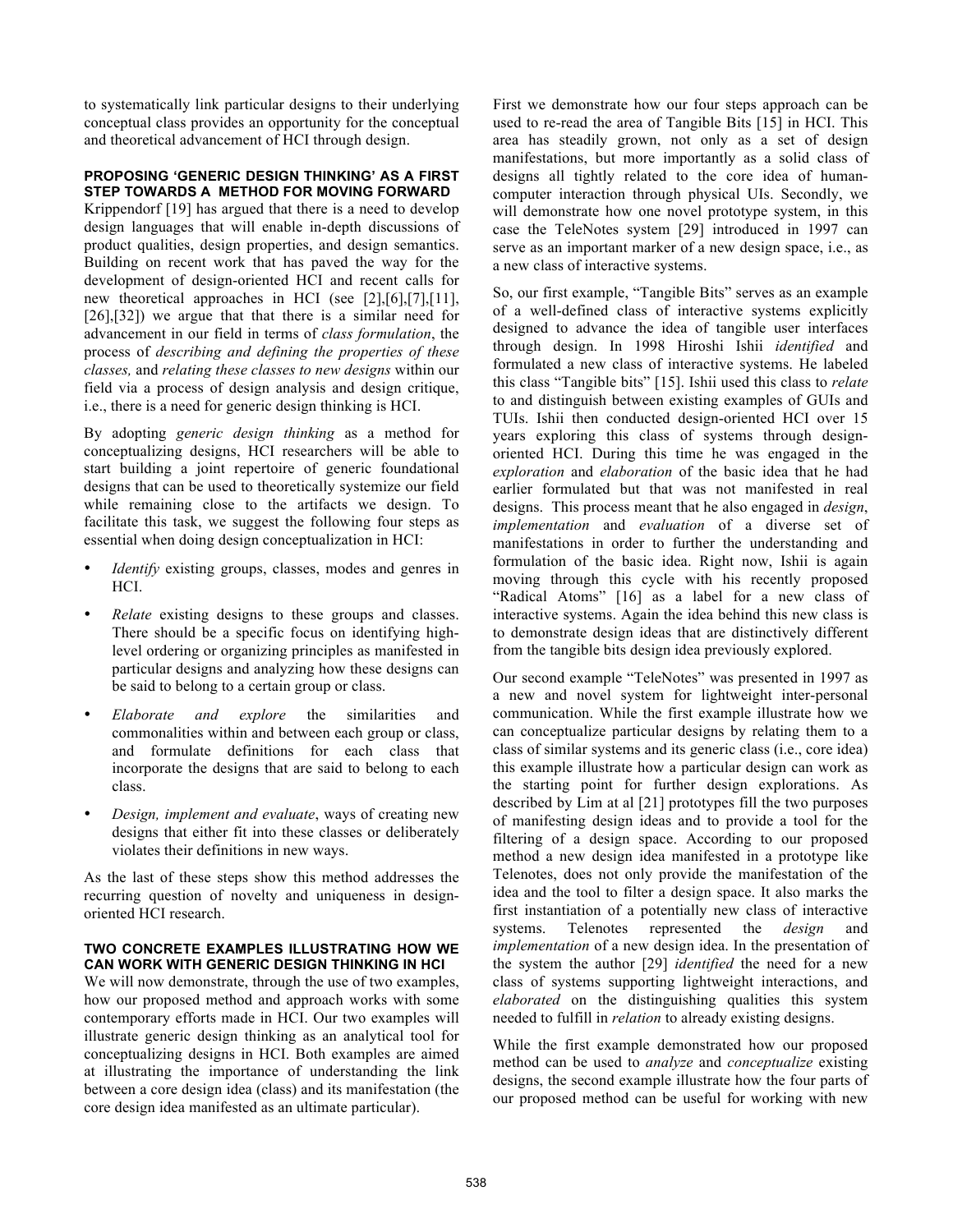ideas by engaging in design with the purpose to establish a new characteristic design.

We see similar possibilities across the whole field of HCI. From the general classes of interactive systems we have already developed (including e.g. the classes of interactive systems such as e.g. affective computing, embodied interaction, pervasive systems, mobile computing, etc) we see opportunities in the creation of even more particular *classes* of interactive systems which can serve to relate a particular design to a generic design concept and to enable the analysis, and comparison of designs. To move forward the classes need to be formulated as precise as for instance "tangible bits" or systems supporting "lightweight communication" as highlighted as the key idea behind the design of the TeleNotes [29] system.

## **DISCUSSION – WHAT IS A 'NEW' DESIGN? AND HOW CAN WE ADVANCE HCI DESIGN RESEARCH THROUGH GENERIC DESIGN THINKING?**

When generic design concepts are used in architecture, there are two ways of handling designs that are new: as *novel* or as *unique*. Importantly, for something to be considered new it is not sufficient merely to be novel in the sense of having "odd properties". Instead, for a design to be unique or new, it *must* involve at least one of the following criteria:

- the application of an established generic model to a new problem or in a new domain
- a design that combines elements from multiple established generic models
- the addition of a new element to a known generic model manifested in a design
- a combination of a new generic model and a design that defines a new design space such that the design demonstrates the potential scope of the new space.

In this context, novelty that stems from an evolution of a design's underlying model reconfigures the landscape of design spaces; if done particularly well, it creates new space within this landscape that others can join and exploit.

We see several important implications of this suggestion for the advancement of HCI design research.

First, *generic design thinking reject designs that are not properly situated within a web of existing and already known design ideas*. The new cannot be advanced without understanding how it relates to existing design ideas. That is to say, a new ultimate particular (a concrete design) needs to be anchored in the general (that is, in some theoretically articulated idea).

Secondly, *generic design thinking implies a shift in focus away from specific properties of a given ultimate particular towards generic dimensions in new designs.* This shift has implications for what we need to express with a particular design. It also raises questions about which factors should be incorporated into a design and which can be omitted when designing prototypes during the research process. This could potentially reduce the difficulty of developing research prototypes as fully implemented systems (and the need to include a lot of specific system features, etc).

Thirdly, *generic design thinking implies the need for more deliberate work in HCI on the formulation of classes of interactions.* Today, direct manipulation, embodied modes of interaction, and agent-based interaction models could be seen as some relatively stable classes that are important for the formulation of generic design principles in HCI. But what other kinds and ways of grouping interactions and interaction technologies can we imagine? And how can we move forward and become more specific? And what are the existing good examples?

Finally*, generic design thinking provides a practical tool to improve our ability to compare and evaluate different designs.* In this way, it could provide a foundation from which to address design quality and to make judgments about designs that are rooted in more than just the opinion of an individual designer. This aligns well with the proposed concept of interaction criticism [2].

In this paper we have proposed, described and exemplified *generic design thinking* in the format of a four-step method and approach to systematically move forward (design) while also more systematically understand and learn (analyze) from past designs. Although we have so far only described this as a first draft of a method we are convinced that this approach might redirect our field slightly from being heavily future-oriented to also acknowledge the utility of working backwards from a design to its conceptual roots – to trace design ideas through the analysis of designs. Importantly, generic design approaches require critical analysis of the history of design within HCI in order to anchor the new and novel in the history of ideas.

In wrapping up our paper, we should return to its basic message. We do have recent research stressing the importance of concept-driven design research [26] and we do have a good understanding of how 'strong concepts' [14] can advance our field. At the same time we lack methods to systematically relate different concepts to each other and in relation to particular designs. Here is where generic design thinking can play an important role as to systematically advance our field while keeping our designdriven approach. Given this take on the subject we should state that in order to answer the most central question for design-driven HCI *"when is a new design a knowledge contribution?",* we must first, as a field of research, establish the method and approach for guiding the systematic work of conceptualizing and theorizing these designs. In this paper we have suggested 'generic design thinking' as an initial attempt to move in the direction of the development of one such method and approach.